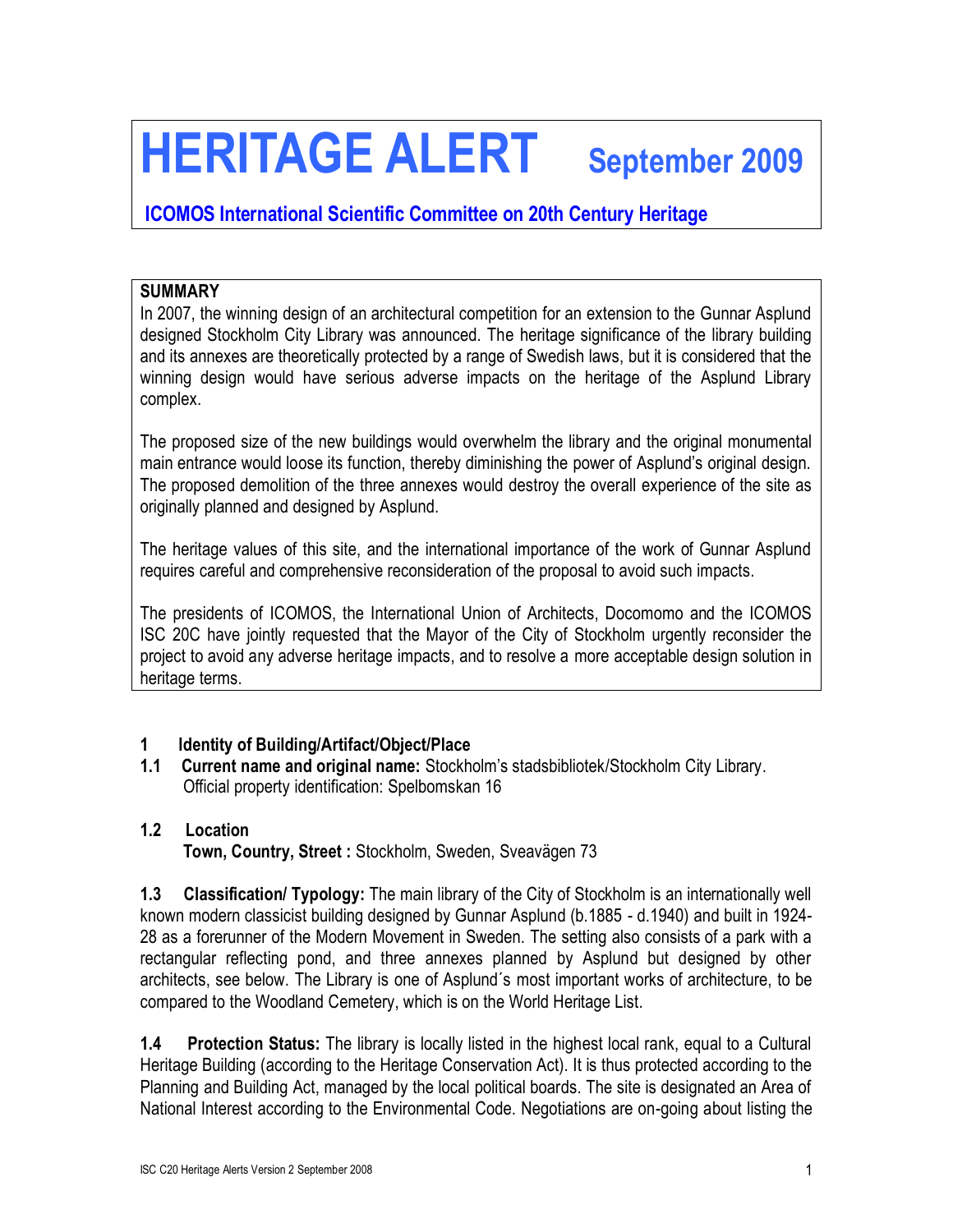library as a Cultural Heritage Building. Of the annexes the two (middle and west) are locally listed in the highest rank and the annex closest to the library in the second highest rank. The park is included in the Area of National Interest.

The Library has been included in the International Registers of Docomomo International since 1996.

## **2 History and Significance**

**2.1 Description: The library building** has strictly geometrical design with a square base and a cylindrical central volume, containing the central book-hall, rising up high in the middle. The four wings of the square base contain different rooms for specialized literature, children's literature, news-papers, study-halls and offices. The low bazaar-building towards Sveavägen contains shops and restaurants. The interior and some parts of the exterior are richly decorated by different kinds of works of art. **The park** is situated south of the library and is framed by Sveavägen, The School of Economics and the hill on top of which the old Observatory is situated. Characteristic for the park are the little water-fall, terraces towards the hillside, the reflecting pond and sculptures.

**The three annexes** were also included in the original plan by Gunnar Asplund but designed by other architects. All three annexes are of classicist and/or modernist design.

**2.2 Date of project/ Date of Construction/ Finishing of work:** A design scheme was proposed in 1922. **Design and construction of the library 1924 -28**. Addition 1932 of the west wing and the bazaars, following the original plan and design. Inauguration March 31<sup>st</sup> 1928.

**Annex 1** (closest to the library): construction 1952-53. **Annex 2** (middle): construction 1932. **Annex 3** (the third seen from the library): construction 1929-30.

#### **2.3 Architect/ designers:**

**Plan, park and the library:** Architect Gunnar Asplund (b.1885 – d.1940). Expert on library questions: Fredrik Hjelmqvist.

**Annex 1:** Architect Paul Hedqvist (b. 1895 – d. 1977). **Annex 2:** Architect Erik Lallerstedt (b. 1864 – d. 1955).

**Annex 3:** Architect Erik Lallerstedt (b. 1864 – d. 1955).

**2.4 Architect Designers still living?** No. **Residence, country of birth, contact.** Stockholm, Sweden.

# **2.5 Original use of building/place:** Library: City Public Library

 Annex 1: Library of the Faculty of Arts. Annex 2: University education on Social Science. Annex 3: Institute for Bio-Chemistry of the Technical High-school.

**2.6 New use if any:** The library is still the main Library of Stockholm. Annex 1 contains today the International library and News-paper library. Annex 2: Swedish Institute of Children's literature. Annex 3: management and offices of the City Library.

**2.7 Changes, additions:** Because of lack of money only three of the four wings of the library were built in 1924. The fourth wing and the bazaars were built in 1932, all in line with Asplund´s original plans. Three of the four inner courtyards have been built in. 1973-74 elevators and toilets were added to one of the inner courtyards and stairs to the book-galleries in the book hall. 1979-81 new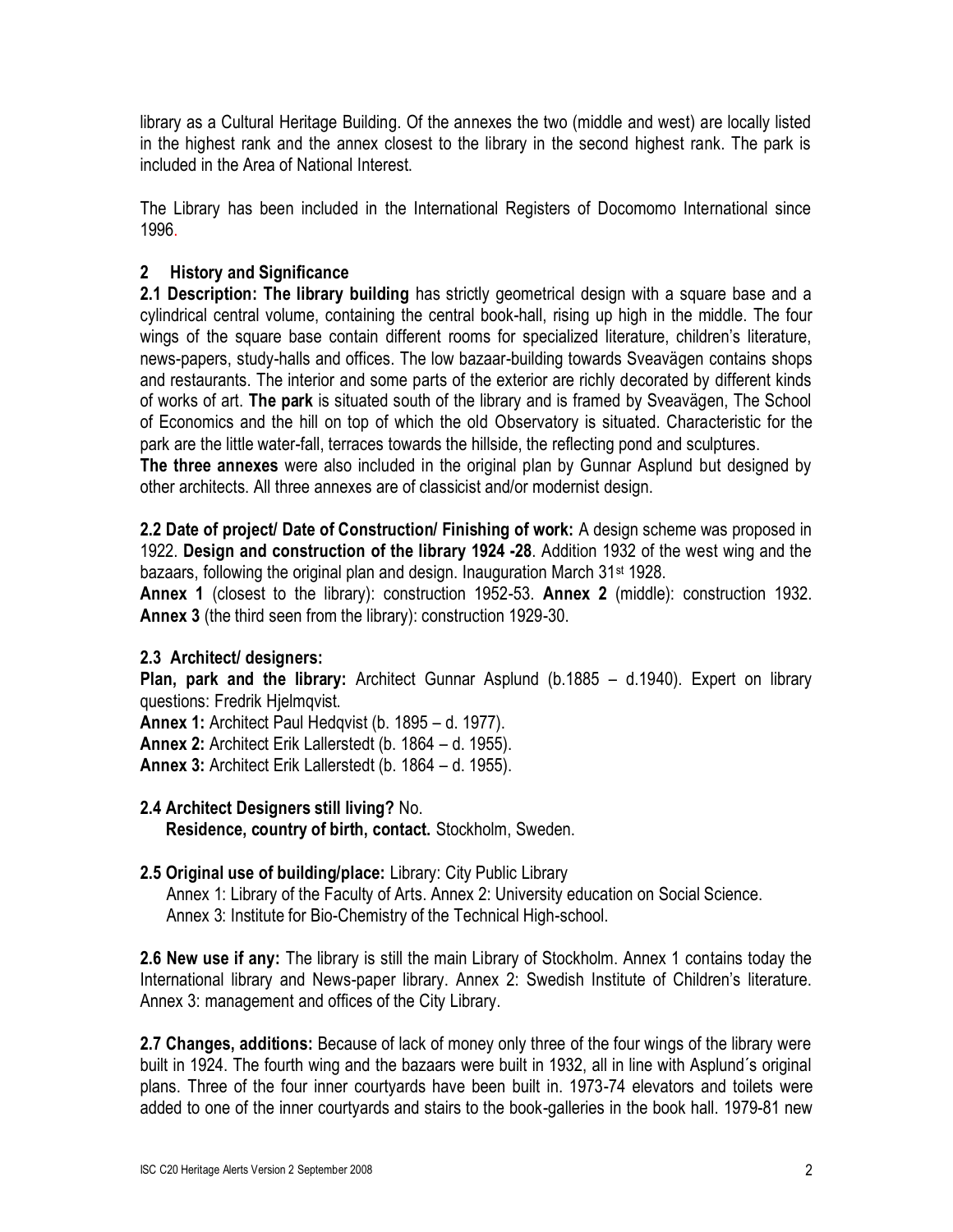mechanical systems were added. 2003 new desks were added in the book hall. Many original windows have been replaced with triple glazed ones. In 1981 700 items of original furniture, mostly designed by Asplund, were still in use, which was then partly repaired and reused. Some of the furniture is worn-out and discarded today.

**2.8 Current Condition:** Good. It has always been considered too small for its purpose.

**2.9 Original Design Intent:** The original design and intent can still be experienced.

#### **3 Description (history and technology)**

**3.1 Construction system used: Library**: Foundation of concrete blocks. Brick walls with lime plaster. Joists and beams of iron and concrete. Roofs of tarred board and on the rotunda sheet copper. **Annex 1**, closest to the library: Facades of light yellow plaster and granite details, metal roof. Interior has been partly changed but the main staircase is original. **Annex 2,** middle: light yellow lime plaster with sculptured limestone reliefs surrounding the entrance, metal roof. Interior has been partly changed but the main staircase is original. **Annex 3,** (the third seen from the library) yellow facades with ashlars-rusticated lime plaster with sculptured black granite pillars on both sides of the entrance, metal roof. The interior has been partly changed but the main staircase is original.

**3.2 Context/setting:** The Library building, the three annexes and the park are set in an urban setting of the city of Stockholm. Next to the Library is also the Observatory Hill.

**3.3 Social and cultural context:** In the closest neighborhood are situated several buildings of high architectural rank intended for education purposes and an 18<sup>th</sup> century astronomic observatory. This "Area of National Interest" contains buildings representing the beginning of higher education and research, both the early Technical High-school and the University, of Stockholm. In this context the City Library stands for "knowledge for everybody".

**3.4 Materials/fabric/form/function**: **Library**: The brick facades were originally plastered with lime plaster. Steps of granite, different details (such as roof cornices and porticoes of Swedish marble from Grottorp. Inside are in public areas walls of veneer wainscot of precious wood materials and other walls were lime wash painted in bright colors like red, green and yellow. Decorative painting of walls and ceilings were originally executed but are only seen today in a few places. Most furniture and book-shelves were designed by Asplund and produced by the Nordiska Kompaniet in Stockholm.

**3.5 Aesthetic value: Library:** The well composed unit of classicism and modernism creates a highly estimated and unique design of the Library building. The impressive main entrance with the high exterior steps is of particular importance for Asplund´s design concept, as it leads up to the solemn book-hall. **The three annexes**: the strict classical and modernist design creates a dignified setting to the library building. **The park**: The reflecting pond and the sculptures create together with the plants an inviting oasis. **The ensemble:** Together the library, the park and the annexes are a well preserved example of the unique design of the architect Gunnar Asplund.

#### **4 Source of Alert**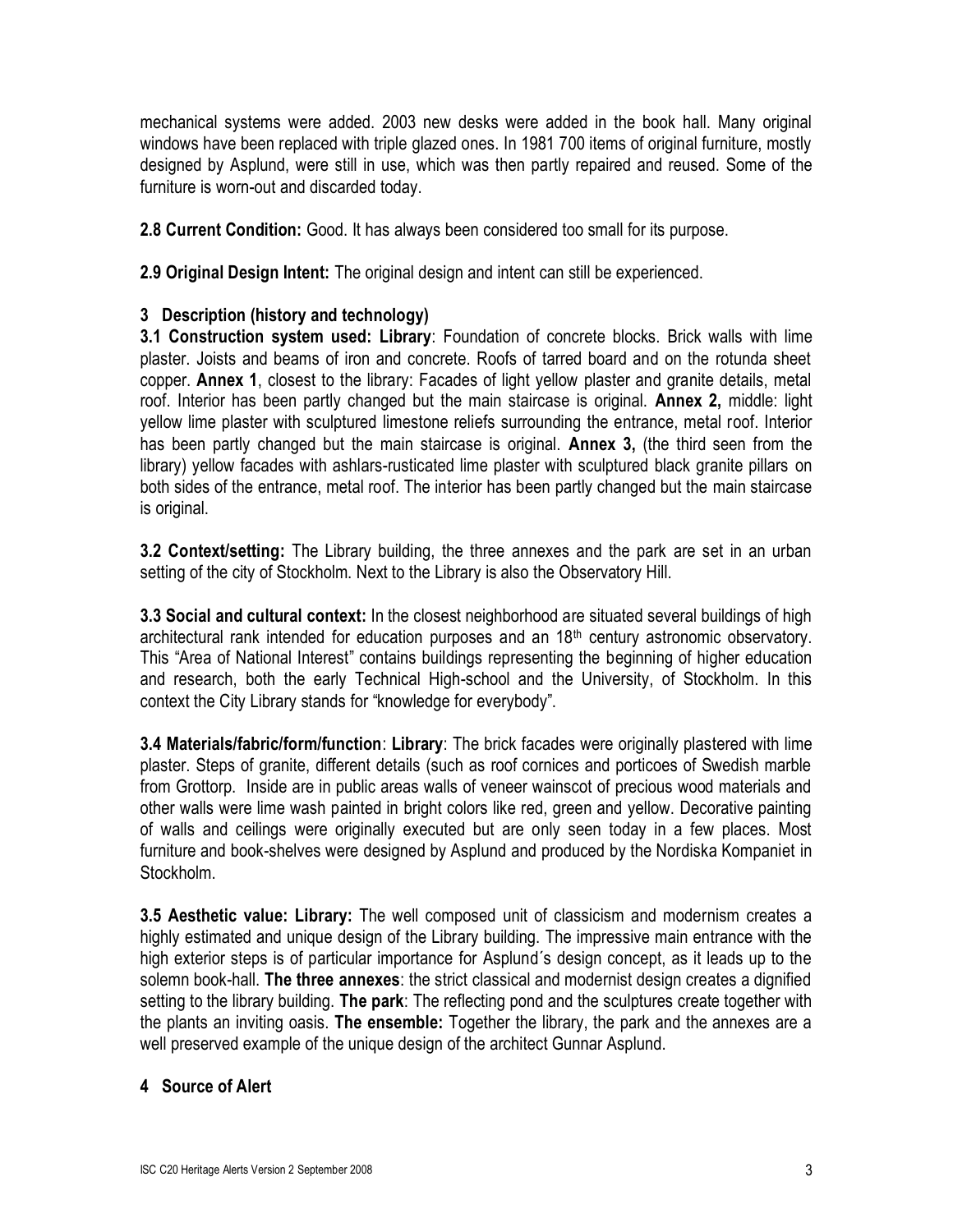**4.1 References, contacts:** All information on the history and construction of the buildings are from the documentation report from The City Museum of Stockholm 2003: "Spelbomskan 16, STOCKHOLMS STADSBIBLIOTEK and from the documentation report "Sydvastra Vasastaden" 1987 by The City Museum and from the "Program for detaljplan" (program for detail-plan) by The City Planning and Building office 2007.

**Contact persons:** City architect Per Kallstenius [\(per.kallstenius@sbk.stockholm.se\)](mailto:per.kallstenius@sbk.stockholm.se) can inform on the formal proceedings of the project, Berit Svedberg Director of the Cultural Board [\(berit.svedberg@kultur.stockholm.se\)](mailto:berit.svedberg@kultur.stockholm.se) can inform on the latest negociations, as can also Madeleine Sjostedt the political director of the Cultural Board [\(Madeleine.sjostedt@stadshuset.stockholm.se\)](mailto:Madeleine.sjostedt@stadshuset.stockholm.se). Ann-Charlotte Backlund, the director of The City Museum including heritage department can inform on the listing procedure [\(ann.charlotte.backlund@stadsmuseum.stockholm.se\)](mailto:ann.charlotte.backlund@stadsmuseum.stockholm.se)

**4.2 Groups supporting Alert and/or nomination, contacts:** The International Council on Monuments and Sites (President Gustavo Araoz, Washington), ICOMOS Sweden (President Kerstin Westerlund Bjurstrom), ICOMOS International Scientific Committee for Twentieth Century Heritage (President, Sheridan Burke, Australia), Docomomo International (President, Maristella Casciato, Rome), Docomomo Sweden (Lotta Lander) International Union of Architects (President Louise Cox, Paris), the association St Erik (Kerstin Westerlund Bjurstrom) and many local private persons and organizations. Local heritage officers. At least one of the two leading Stockholm morning news-papers.

**4.3 Groups against Alert:** The City of Stockholm: obviously the central authorities are for the building of the extension since the City has arranged the competition suggesting the place of the three annexes as an extension-area and since the winning proposal has been chosen, which will lead to the demolition of the three annexes and to serious damage of the integrity of the Asplund Library. Dagens Nyheter, one of the two leading Stockholm newspapers, has published several articles supporting the winning proposal(but also an editorial against it). The private group YIMBY (yes in my back-yard) and, of course, some private architects.

#### **4.4 Local, Regional, International significance citations:**

"The climax as regards all Scandinavia". Henry-Russel Hitchcook (1975, first published in 1958), *The Pelican History of Art, Architecture: Nineteenth and Twentieth Centuries*, p.540.

"This is one of the great buildings of the twentieth century" on Stockholm City Library. Jonathan Glancey (1998 and 2008), *Modern Architecture, the structures that shaped the modern world*, p. 45. (Glancey is Architecture and Design Editor of *The Guardian*).

**4.5 Letters of support, newspaper articles, etc.:** A great number of articles have been published in Swedish newspaper, the overwhelming majority opposing the current extension project, among those are:

Adams, Nicholas. Hur kunde det bli så här? *Arkitektur* 2008:1, p. 40. Andersson, Ola. Respekten försvinner för kulturskyddet. *Svenska Dagbladet* 2007-12-06. Andersson, Ola. Löftesbrott mot medborgarna, *Arkitektur* 2008:1, p. 41. Andersson, Ola. En chans att likvidera projektet. *Svenska Dagbladet* 2008-10-04. Andersson, Thorbjörn. Asplunds primadonna tål inte konkurrens. *Svenska Dagbladet* 2007-10-17.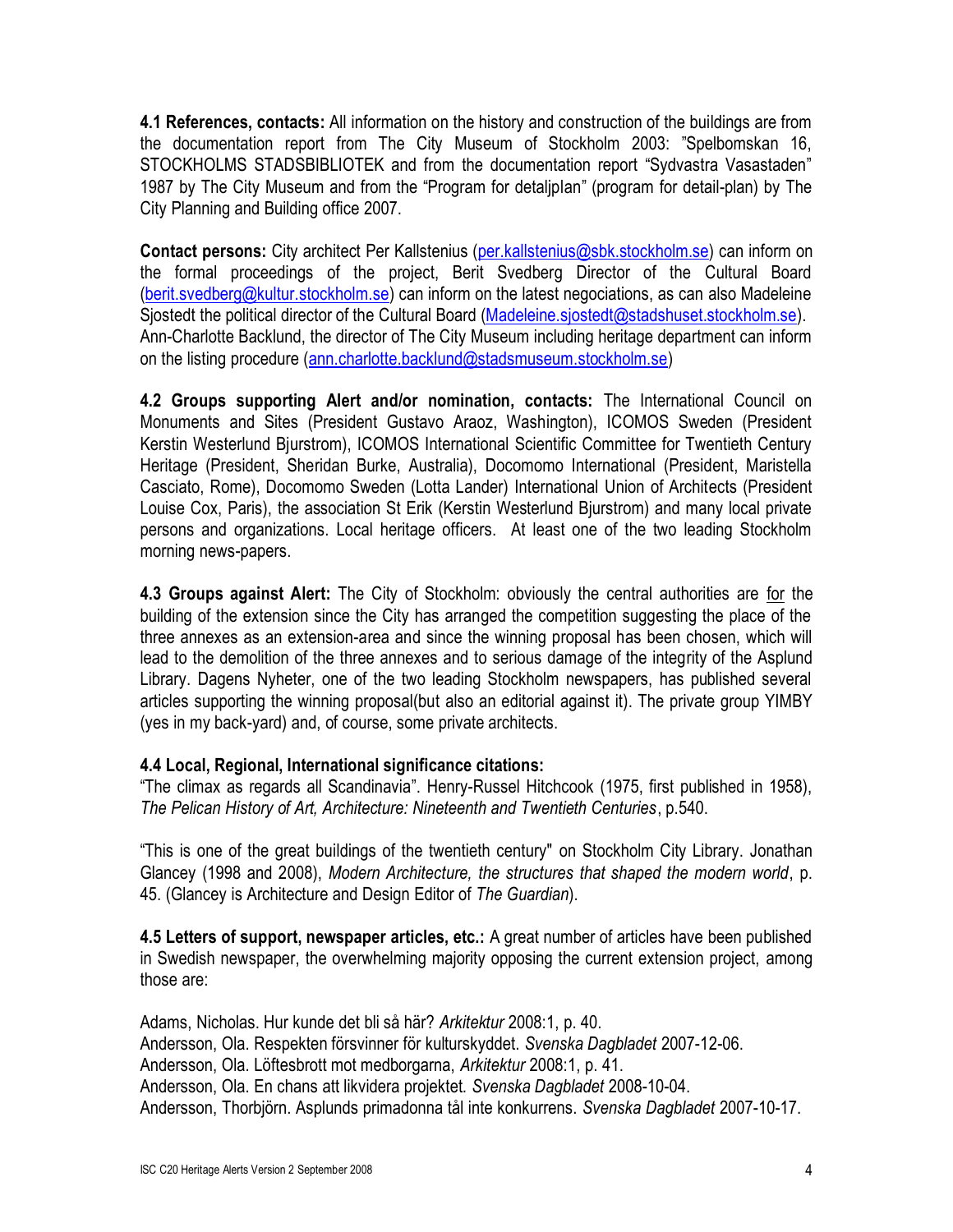Andersson, Thorbjörn. Råämne i behov av hjälp, *Arkitektur* 2008:1, p. 42. *Dagens Nyheter* 2008-04-13 (Editorial) Rädda Stadsbiblioteket. Eriksson, Eva. Gör inte ett annex av Asplunds juvel. *Svenska Dagbladet* 2007-09-26. Eriksson, Eva. Bibliotek vid Slussen skulle lösa två problem. *Svenska Dagbladet* 2007-10-25. Eriksson, Eva. Slussen bästa platsen. *Arkitektur* 2008:1, p. 42. Eriksson, Eva. Biblioteket och kullen. *Arkitektur* 2008:3, p.58-65. Feilitzen, Fredrik von. Bevara Asplunds helhet! Vem vill ta "köksvägen" in i rotundan?. *Dagens Nyheter* 2008-03-12. Gabrielsson, Catharina. Förslaget trotsar tävlingens logik. *Arkitektur* 2008:1, p. 43. Lewan, Tomas. Riksintresset urholkas när helheten beskärs. *Arkitektur* 2008:1, p. 44. Marcus, Lars. Representativitet framför performativitet. *Arkitektur* 2008:1, p. 44. Mårtelius Johan. Längs bokens rygg. *Arkitektur* 2006:4, p. 14-27. Mårtelius, Johan. Stadsbibliotekstävlingen – finalisterna. Komplettera och frilägg. *Arkitektur* 2007:2, p. 40-47. Mårtelius, Johan. Förhindra katastrof – omarbeta programmet. *Arkitektur* 2008:1, p. 45. Mårtelius, Johan, Stryk över – börja om. *Arkitektur* 2008:5, p. 40-43. Pontvik, Alexis, Svår uppgift att både bevara och förnya. *Svenska Dagbladet* 2007-10-02. Pontvik, Alexis. En dubbel förlust. *Arkitektur* 2008:1, p. 46. Wang, Wilfried. Förslagen avslöjar att frågan är fel ställd. *Svenska Dagbladet* 2007-10-04. Wang, Wilfried. Triumf för den naiva modernismen. *Arkitektur* 2008:1, p. 46.

#### Articles signed by several persons:

*Svenska Dagbladet* 2008-03-10: Spotta inte på arkitekten Asplund [Don't spit on the architect Asplund] and *Svenska Dagbladet* 2008-03-31: Stockholm sätts på kartan med en plump [Stockholm placed on the map with a blot]. Signed by:

*Nicholas Adams*, Professor in the History of Architecture, Vassar College NY; *Ola Andersson*, architect; *Fredric Bedoire*, Professor in the History of Architecture, School of Architecture of the Royal University College of Fine Art; *Anders Bergström*, architect, D Eng; *Claes Caldenby*, Professor in the History of Architecture, Chalmers University of Technology; *Eva Eriksson*, Ph D, writer on architecture; *Horace Engdahl*, Permanent Secretary of the Swedish Academy; *Catharina Gabrielsson*, architect, D Eng; *Elisabeth Hatz*, Professor in Architecture, Royal Institute of Technology; *Thomas Hall* Professor emeritus in Art History, University of Stockholm; *Olof Hultin*, editor-in-chief, tidskriften Arkitektur; *Tomas Lewan*, architect, writer on architecture; *Jan Lisinski,* architect, Professor in Conservation, School of Architecture of the Royal University College of Fine Art; *Lars Nittve*, Director of the Moderna Museet; *Karin Nyrén*, Professor in Interior Architecture, University College of Arts, Crafts and Design; *Alexis Pontvik* Professor in Urban Design, Royal Institute of Technology; Eva Rudberg, Associate Professor, researcher in architecture; Marianne Råberg, PhD, former City Antiquarian; Beate Sydhoff former Permanent Secretary of the Royal Swedish Academy of Fine Arts; Solfrid Söderlind, Professor in Art History, Director of the Nationalmuseum; Johan Mårtelius, Professor in the History of Architecture, Royal Institute of Technology; *Wilfried Wang*, Professor in Architecture, University of Texas; *Ebba Witt-Brattström*, Professor in History of Literature, Södertörn University; *Hans Wohlin*, architect, former Director of the Stockholm City Planning Administration; *Per Wästberg,* author, member of the Swedish Academy; *Jan Åman*, Director of the art hall and "Laboratory of the contemporary" Färgfabriken.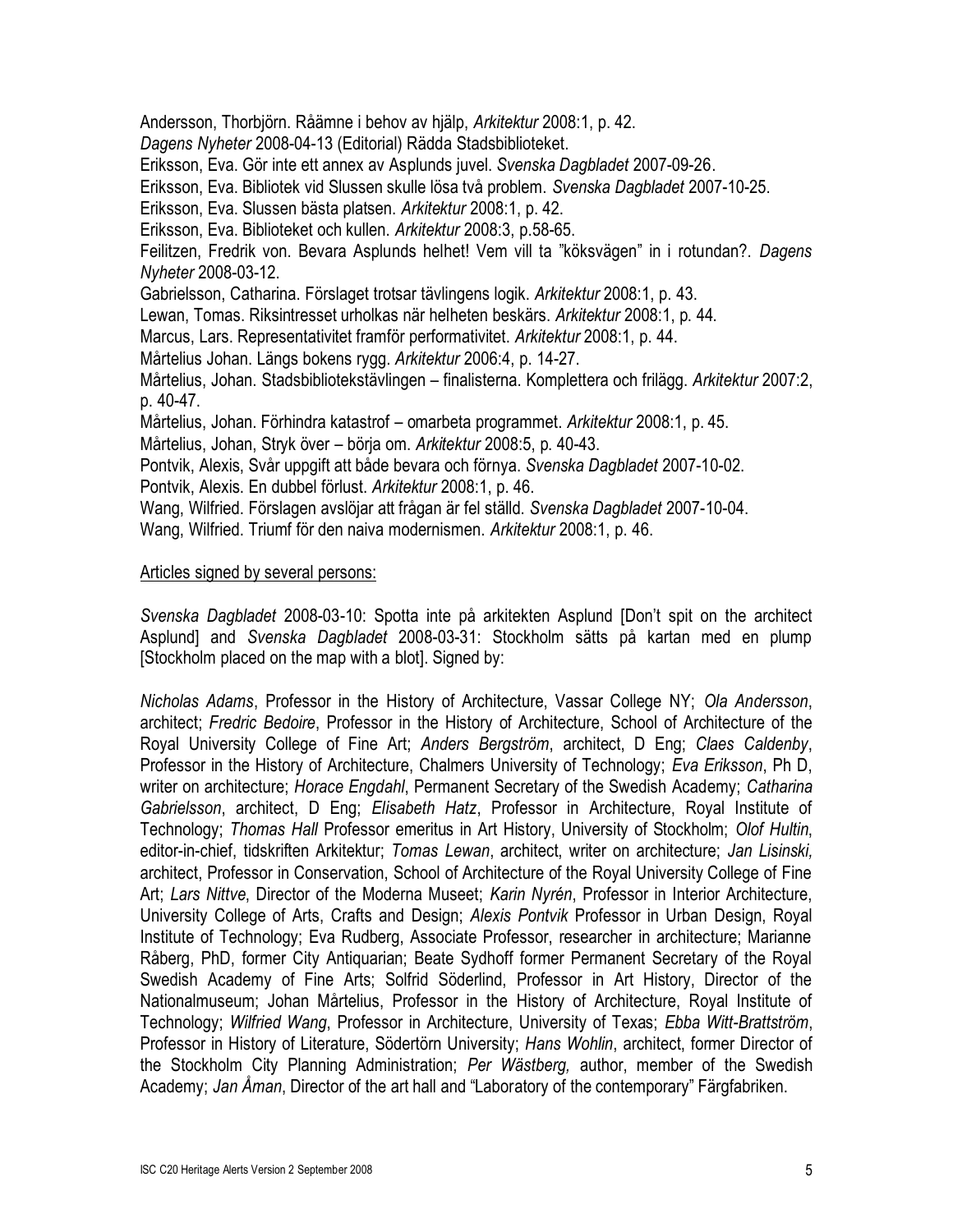*Dagens Nyheter* 2008-03-18: Tänk om, Stockholm [Reconsider Stockholm]. Article signed by:

*Andrea Deplazes*, architect, Professor, ETH Zürich; *Kenneth Frampton*, Professor, Columbia University, NY; *Tony Fretton*, Architect RIBA London and Delft; *Josep LLuis Mateo*, architect, Professor, Spain and Switzerland; *Shelley McNamara & Yvonne Farrell*, Grafton Architects, Dublin; *Peter Märkli*, architect, Professor, Switzerland; *Irenée Scalbert,* architect, London, former editor AA Files; *Alvaro Siza*, Architect, Professor, Portugal; *Elizabeth Bonde Hatz*, architect, Professor, Stockholm and Ireland.

#### **4.6 Publications that describe the work/place, bibliography, etc.:**

Literature on Gunnar Asplund, monographic and thematic works

Ahlberg, Hakon (1982). *Gunnar Asplund, arquitecto: 1885-1940*. Murcia: Comisión de cultura del Colegio oficial de aparejadores y arquitectos técnicos.

Alison, Filippo & Acking, Carl-Axel (red.) (1985). *Erik Gunnar Asplund: mobili e oggetti*. Milano: Electa.

Asplund 1885-1940*. Arkitekturmuseets årsbok* 1985 (1986), med texter av Claes Caldenby, Johan Mårtelius, Lisbet Balslev Jörgensen, Lars Olof Larsson, Göran Schildt, Åke Fant, Björn Linn, Carl-Axel Acking, Marc Treib.

Gunnar Asplund, Wolter Gahn, Sven Markelius, Gregor Paulsson, Eskil Sundahl, Uno Åhrén*, Acceptera* (1931*)* Facs.-utg. (1980) Stockholm: Tiden.

Blundell Jones, Peter (2006). *Gunnar Asplund*. London: Phaidon.

Caldenby, Claes & Hultin, Olof (red) (1985). *Asplund*. Arkitektur Förlag.

Constant, Caroline (1994). *The woodland cemetery: toward a spiritual landscape: Erik Gunnar Asplund and Sigurd Lewerentz 1915-61*. Stockholm: Byggförlaget.

Creagh, Lucy, Kåberg, Helena & Lane, Barabara Miller (red.) (2008). *Modern Swedish design: three founding texts / by Uno Åhrén, Gunnar Asplund, Wolter Gahn, Ellen Key, Sven Markelius, Gregor Paulsson and Eskil Sundahl ; edited and with introductions by Lucy Creagh, Helena Kåberg, and Barbara Miller Lane*. New York: Museum of Modern Art.

Cruickshank, Dan (red.) (1988). *Erik Gunnar Asplund*. London: The Architects' Journal.

De Maré, Eric (1955). *Gunnar Asplund: a great modern architect*. (Art and Technics).

Engfors, Christina (red) (1990), *E.G. Asplund. Arkitekt, vän och kollega*. Arkitektur Förlag. Eng. transl*. E.G. Asplund, Architect, Friend and Colleague.*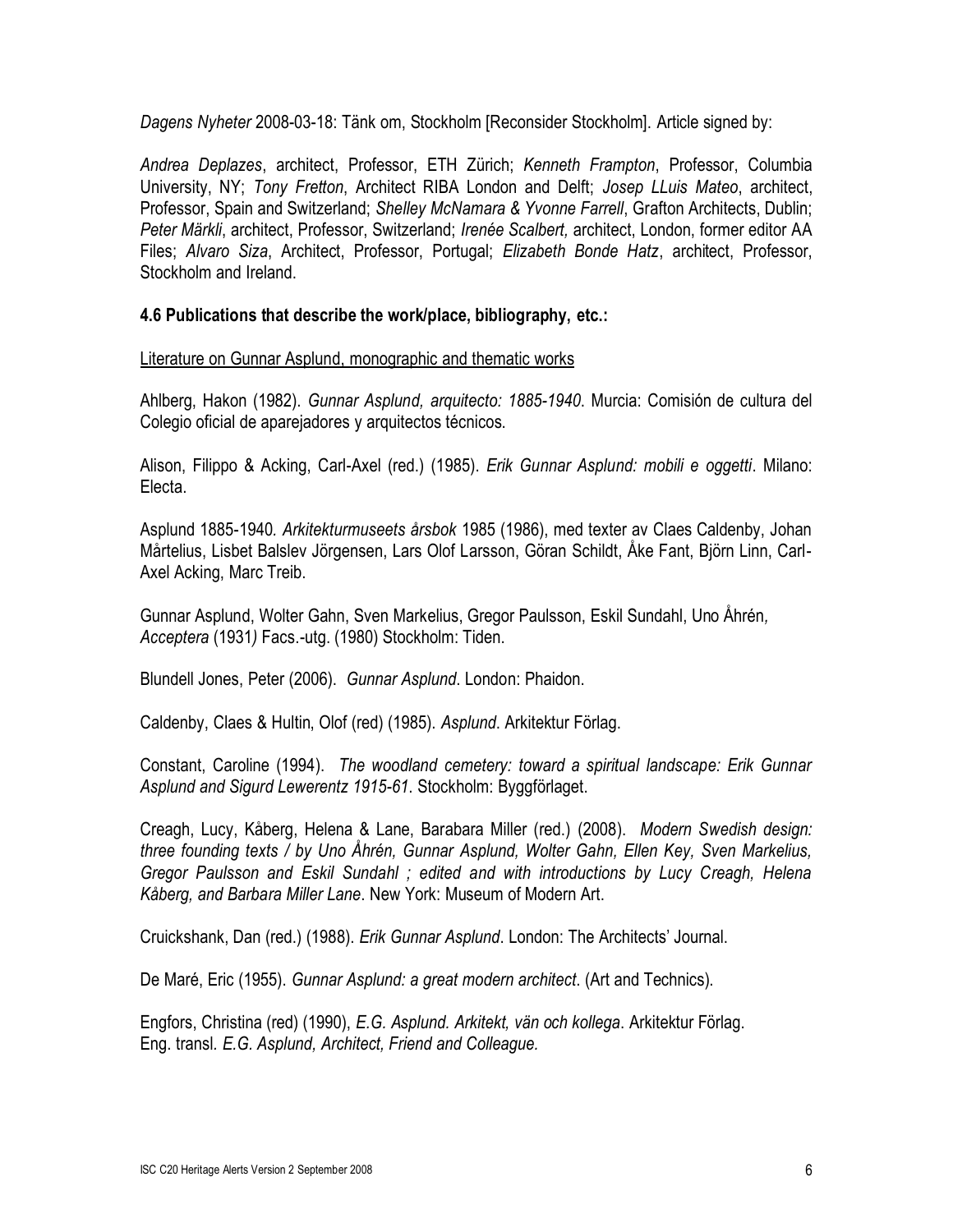*Erik Gunnar Asplund: Woodland crematorium, Stockholm, Sweden. 1935-40; Woodland chapel, Stockholm, Sweden. 1918-20; Stockholm public library, Stockholm, Sweden. 1920-28*. (1982). Tokyo, Japan: A.D.A. Edita Tokyo.

*Erik Gunnar Asplund: 1885-1940*. [Madrid]: Secretaria General Técnica, Ministerio de Obras Públicas y Urbanismo (1987).

*Erik Gunnar Asplund: architecte et designer suédois*. [Paris]: Editions Regirex-France (1989).

*Erik Gunnar Asplund*. 1.ed. Barcelona: Editorial Stylos. (1990).

Ford, Edward R. (1996). *The details of modern architecture. Vol. 2, 1928-1988* . Cambridge, Mass: MIT Press.

Edwin (1999). *Monument builders: modern architecture and death*. Chichester: Academy Ed., Wiley.

Gili, Mónica (red.) (1999). *La última casa: the last house*. Barcelona: Gustavo Gili.

Hermann, Heinrich Gregor (1996). *Spiritual dimensions in 20th-century architecture: a study of three paradigmatic works by Louis I. Kahn, Le Corbusier and Gunnar Asplund & Sigurd Lewerentz*. Diss. Cambridge, Mass.: Harvard univ., 1995.

Holmdahl, Gustav, Lind, Sven Ivar & Ödeen, Kjell (red) Hakon Ahlberg (text) (1943). *Gunnar Asplund arkitekt: 1885-1940: ritningar, skisser och fotografier* Stockholm: Tidskriften Byggmästaren, Facs. (1981) Stockholm, Byggförlaget. Eng edition *Gunnar Asplund, architect: 1885-1940: plans, sketches and* (1950). Stockholm: Tidskriften Byggmästaren.

International Symposium on the Architecture of Erik Gunnar Asplund (1986). *Lectures and briefings from the International Symposium on the Architecture of Erik Gunnar Asplund, 14th-17th October, 1985 in Stockholm and Gothenburg*. Stockholm: Arkitekturmuseet.

Johansson, Bengt O H (1996), *Tallum*, Byggförlaget. Eng edition. *Tallum: Gunnar Asplund´s and Sigurd Lewerentz´s Woodland Cemetery*.

Kaiser, Klaus (red.) (1988). *Architekten - Erik Gunnar Asplund und Sigurd Lewerentz*. 1. Aufl. Stuttgart: IRB-Vlg.

Korte, Martin (1986). *Archetypen: Ihre Herkunft und Bedeutung bei Erik Gunnar Asplund: die Formfindung Asplunds als Verschmelzungsprozess klassizistischer, symbolistischer und traditionalistischer Aspekte in der Architektur*. Braunschweig: Technische Universität.

*La arquitectura de Gunnar Asplund.* (1981). Madrid: Servicio de publicaciones del Colegio oficial de arquitectos de Madrid.

Larsson, Monica (1988). *Erik Gunnar Asplund som inredningsarkitekt, speglad genom Stockholms stadsbiblioteks barn- och ungdomsavdelning.* Examensarbete.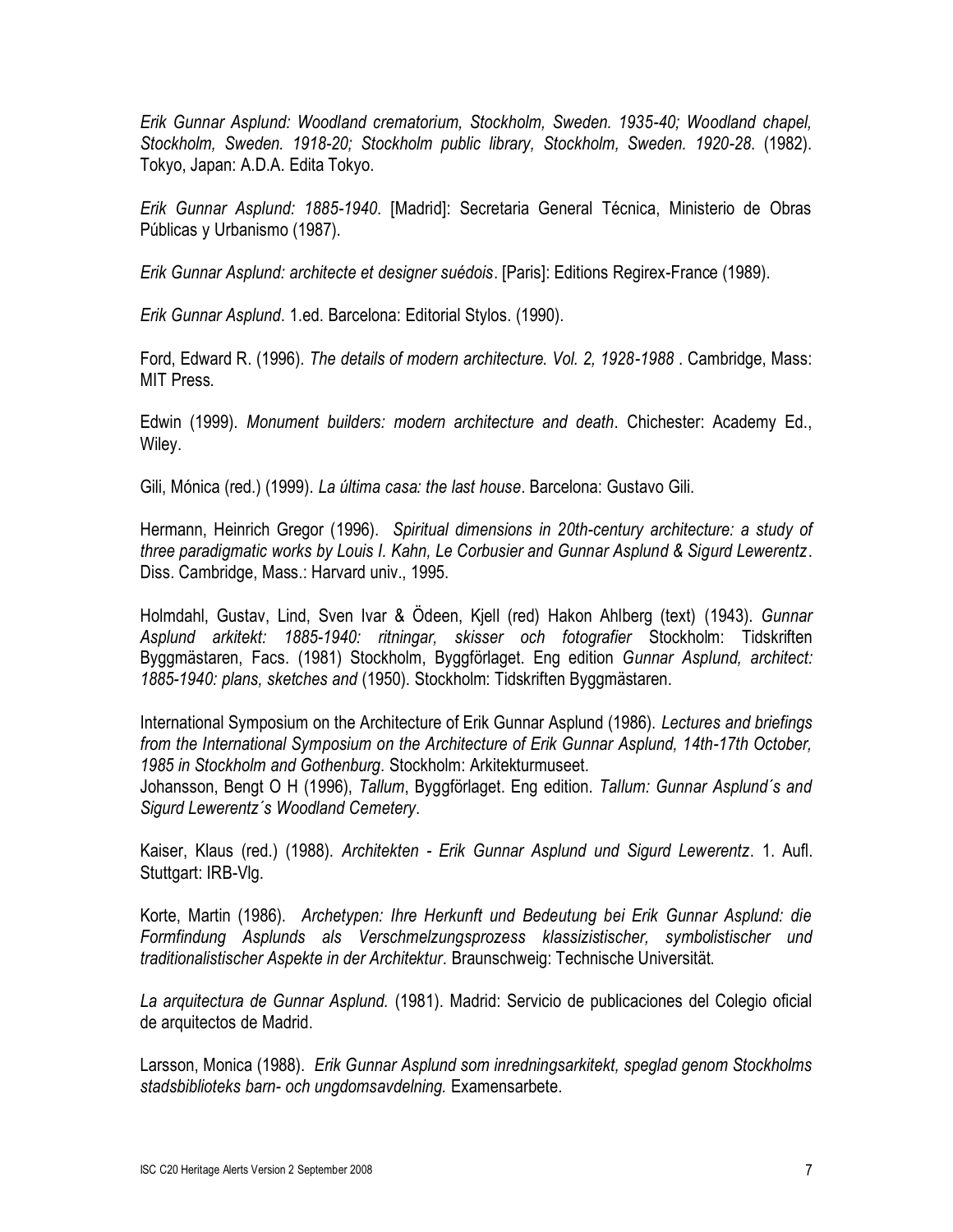López-Pelàez, José Manuel (1997). *La arquitectura de Gunnar Asplund: (desde el studio de las propuestas para ampliar el tribunal de Gotemburgo*. Diss. Madrid: Universidad Politécnica, 1998.

López-Pelàez, José Manuel (2002). *La arquitectura de Gunnar Asplund*. Barcelona: Fundación Caja de Arquitectos.

López-Pelàez, José Manuel (2002). *Erik Gunnar Asplund: escritos 1906 / 1940: cuaderno del viaje a Italia de 1913*. Madrid: El Croquis.

Nagel, Per & Faber, Tobias (red.) (2003). *Scandinavian modern houses: Vol. 1 The spirit of nordic light*. Copenhagen: Living Architecture.

Plunger, Max & Winter, Karin (1998). *Stockholms stadsbibliotek: arkitekt Gunnar Asplund* . Stockholm: Stockholms stadsbibl. Eng edition. *Stockholm City Library: architect Gunnar Asplund*. Stockholm: Stockholms stadsbibliotek.

Nagy, Elemér (1974). *Erik Gunnar Asplund*. Budapest: Akadémiai Kiadó.

Pelàez, José Manuel López, Elorza, Héctor Fernàndez & Rudberg, Eva (red.) (2004). *Erik Gunnar Asplund: Exposición universal de Estocolmo 1930.* Madrid: Editorial Rueda.

Rudberg, Eva (1999) *Stockholmsutställningen 1930*. Eng edition. *The Stockholm Exhibition 1930: Modernism´s Breakthrough in Swedish Architecture.* Stockholm: Stockholmia Förlag.

*S D: Space design* 1982:10 (Special feature): Erik Gunnar Asplund. (1982). Tokyo: Kajima institute Publ. Co.

Smith, Kendra Schank (2005). *Architects' drawings: a selection of sketches by world famous architects through history*. Amsterdam: Architectural Press.

Wilson, Colin St John (1992). *Architectural reflections: studies in the philosophy and practice of architecture*. Oxford: Butterworth-Heinemann.

Wilson, Colin St. John (1995). *Gunnar Asplund, 1885-1940: the dilemma of classicism*. London: Architectural Association.

Wilson, Colin St. John (2007). The Other Tradition of Modern Architecture. Black dog publishing.

Wrede, Stuart (1980). *The architecture of Erik Gunnar Asplund* . Cambridge, Mass.: MIT P.

Wrede, Stuart (1982). *Asupurundo no kenchiku: hokuo kindai kenchiku no reimei*. Tokyo: Kajima shuppan-kai.

Zevi, Bruno (1948). *Erik Gunnar Asplund*. Milano: Il Balcone.

Zevi, Bruno (2000). *Erik Gunnar Asplund*. 1. ed. Torino: Testo & immagine.